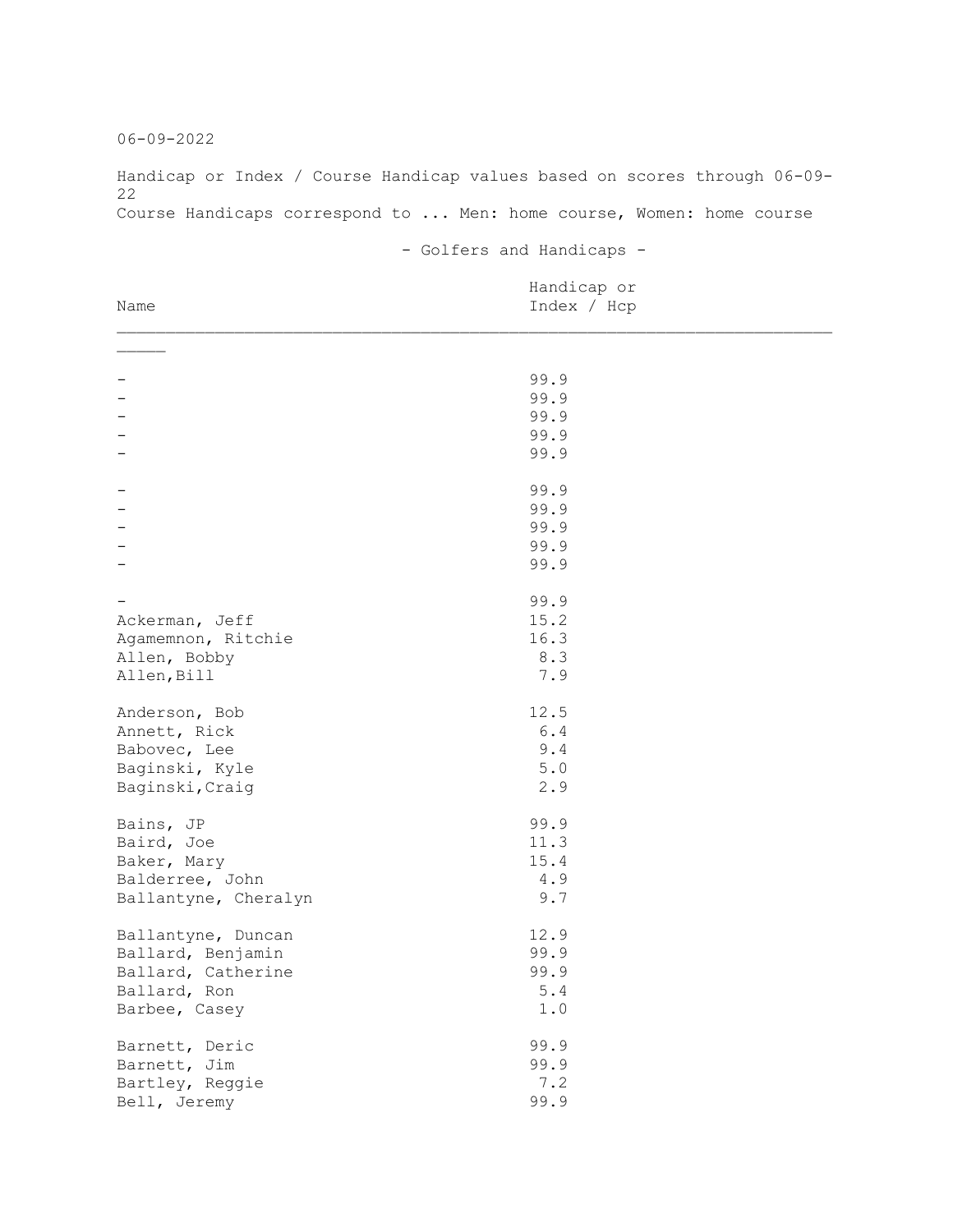| Beyers, Tom        | 8.9    |
|--------------------|--------|
| Blake, Danny       | 3.3    |
| Blanchard, Rob     | 16.6   |
| Bonetti, Joe       | 16.0   |
| Boyle, Brian       | 5.7    |
| Brower, Corey      | 12.6   |
| Buchanan, Butch    | 3.7    |
| Buchanan, Justin   | 5.0    |
| Bunch, Joe         | 6.6    |
| Burke, Paul        | 3.8    |
| Burton, Ed         | 99.9   |
| Caldwell, Randy    | 21.3   |
| Callaway, Will     | 27.3   |
| Camm, Paul         | 8.3    |
| Cannon, Jim        | 99.9   |
| Carpenter, Michael | 9.2    |
| Carson, Don        | 7.8    |
| Caudle, Bill       | $6.0$  |
| Chambers, Lyle     | 9.0    |
| Chandler, Caleb    | 4.5    |
| Christenson, Ben   | 30.5   |
| Christenson, Todd  | 9.5    |
| Christie, Carl     | 15.3   |
| Clopton, Rick      | 12.6   |
| Cochran, Chris     | 3.5    |
| Colberson, Eric    | 99.9   |
| Cole, Terry        | 14.8   |
| Collins, Kit       | 26.3   |
| Cooper, Chris      | 14.3   |
| Coppinger, Gary    | 99.9   |
| Corujo, James      | 6.0    |
| Corum, Brian       | 13.0   |
| Coutant, Ken       | $-1.4$ |
| Cozby, Richard     | 1.3    |
| Crain, Colby       | 99.9   |
| Crane, Bill        | 12.5   |
| Cripps, Cody       | 21.7   |
| Currington, Trey   | $5.5$  |
| Curtis, Justin     | 11.6   |
| Danehy, Bob        | 7.4    |
| Danielczyk, Pete   | 99.9   |
| Daun, Nathan       | 5.7    |
| Decker, Jared      | 3.3    |
| Delk, Sheldon      | 99.9   |
| Dingle, Kevin      | 3.9    |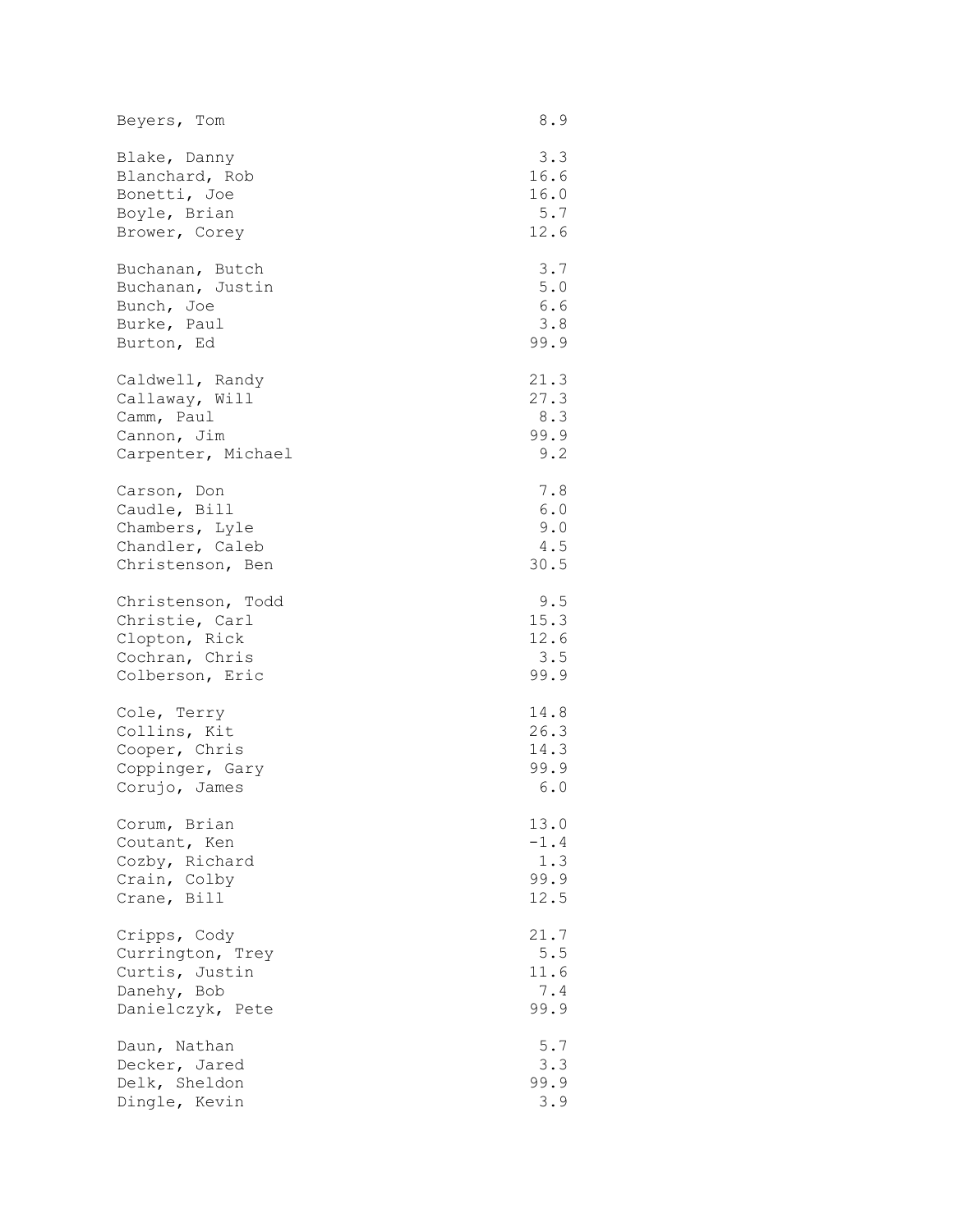| Donnell, Kelly   | 13.5   |
|------------------|--------|
| Doty, Brandon    | 25.8   |
| Doty, Dean       | 8.2    |
| Dunagan, Eric    | $-2.8$ |
| Dunaway, Chad    | 1.2    |
| Duncan, Daniel   | 99.9   |
| Durant, Randy    | 1.7    |
| Durbak, Jim      | 9.9    |
| Durbak, Paul     | 20.2   |
| Dwyer, Joe       | 13.1   |
| Eder, Mark       | 99.9   |
| Edwards, Danny   | 99.9   |
| Edwards, Richard | 12.5   |
| Edwards, Tim     | 99.9   |
| Elias, Michael   | 99.9   |
| Ellison, Jeremie | 4.7    |
| Eskridge, Scott  | 4.7    |
| Essary, Michael  | 11.7   |
| Falls, Monty     | 21.5   |
| Farley, Travis   | 99.9   |
| Fidel, Dave      | 16.9   |
| Flanagan, Mike   | $-1.7$ |
| Foster, Gary     | 6.4    |
| Francisco, Larry | 14.5   |
| Frauli, Don      | 16.4   |
| Frias, Chris     | 1.3    |
| Fry, Chris       | 1.4    |
| Gandy, Jared     | 15.2   |
| Gannaway, Mark   | 99.9   |
| Gibbons, Connie  | 99.9   |
| Gilliam, Michale | 12.6   |
| Glenn, Jake      | 5.8    |
| Gomez, Adrian    | 30.9   |
| Gordon, Don      | 12.1   |
| Gorman, Jack     | 12.0   |
| Gray, Brad       | 1.9    |
| Gray, Matt       | 6.6    |
| Grebliunas, Matt | 99.9   |
| Greele, Jason    | 2.8    |
| Griggs, Matt     | 99.9   |
| Grimley, John    | 15.2   |
| Guillot, Corey   | 6.3    |
| Guttman, Jared   | 99.9   |
| Haddon, Gred     | 99.9   |
| Hale, Matt       | 14.8   |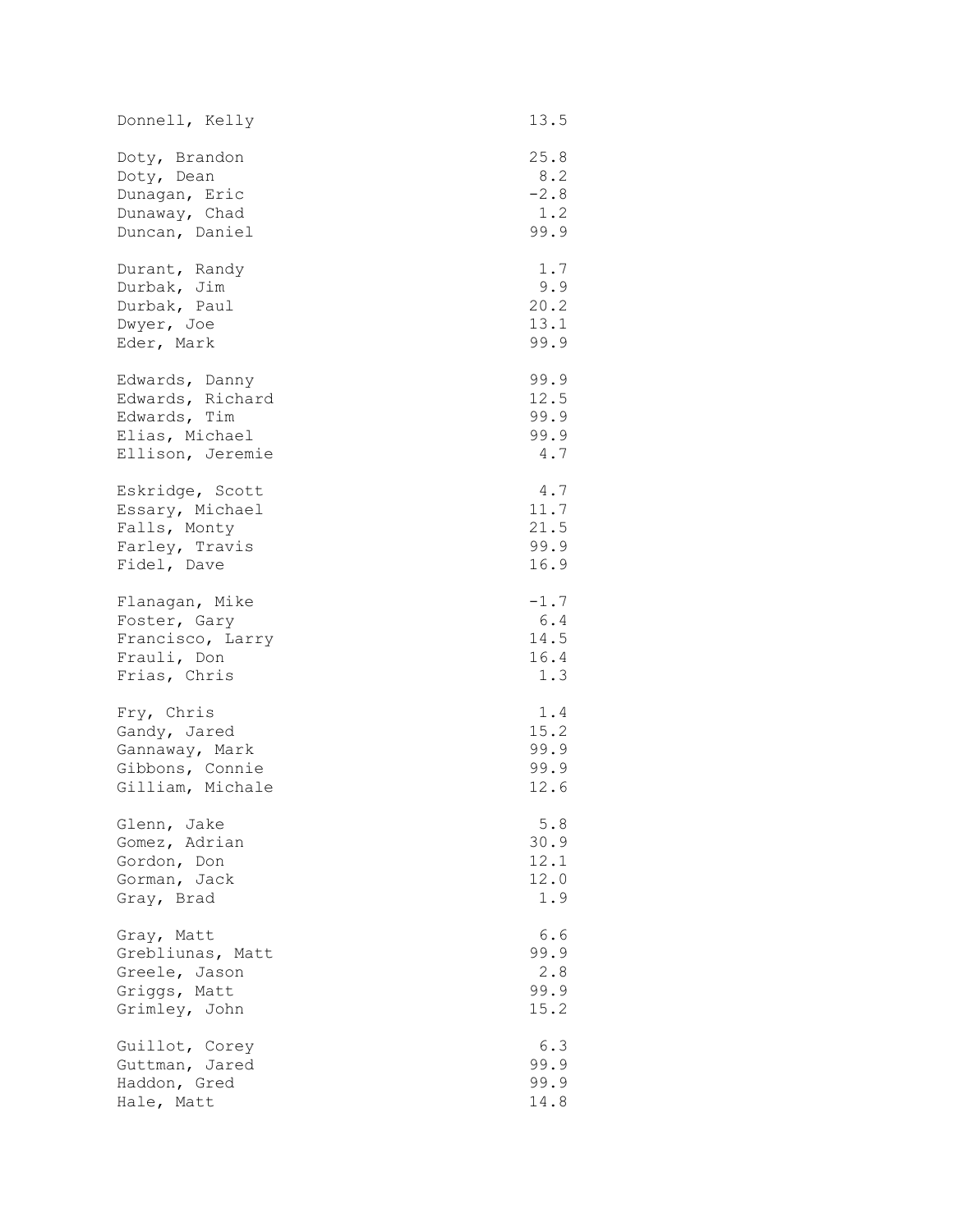| Harmon, Ricky        | 99.9          |
|----------------------|---------------|
| Hatfield, Mike       | 8.2           |
| Hatfield, Tom        | 9.4           |
| Hathoot, Joe         | 99.9          |
| Hebecker, Jonathan   | 99.9          |
| Hegedus, Michael     | 19.5          |
| Henderson, Jason     | 3.4           |
| Henderson, Kelly     | 9.5           |
| Henley, Bishop       | 6.1           |
| Hernandez, Angel     | 8.2           |
| Hernandez. Marty     | 9.1           |
| Hicks, Brandon       | 8.6           |
| Hill, Denise         | 14.6          |
| Hills, Doug          | 29.6          |
| Holder, Chris        | 10.2          |
| Holder, Freddy       | 15.0          |
| Holder, Malcolm      | 23.2          |
| Holman, Ryan         | 6.4           |
| Hooper, Everett      | 11.8          |
| Horning, Troy        | 99.9          |
| Hoving, Rex          | 15.6          |
| Hughes, Thomas       | 1.4           |
| Jackson, Bill        | 2.1           |
| James, Hector        | 7.8           |
| James, Sonia         | 99.9          |
| Johnson, Scott       | 99.9          |
| Jones, George        | 7.5           |
| Kang, Peter          | 8.3           |
| Kennedy, Jack        | 99.9          |
| Kennedy, Kyle        | 2.4           |
| Kienholz, Parker     | 2.4           |
| Kim, Yu Chong        | $-0.2$        |
| King, Greg           | 20.6          |
| King, Nick           | 99.9          |
| Kirkham, Sean        | 17.6          |
| Kirkpatrick, Cameron | $-0.4$        |
| Knapp, Matt          | 16.9          |
| Kostrzewa, Greg      | 99.9          |
| Kraft, Rod           | 5.9           |
| Kuenzi, Brian        | $6\,.$ $4\,$  |
| Lam, Hung            | $7 \, . \, 0$ |
| Lamb, Stephen        | 14.2          |
| Lambert, Kevin       | 15.0          |
| Lane, JD             | 99.9          |
| Lawless, TK          | 12.6          |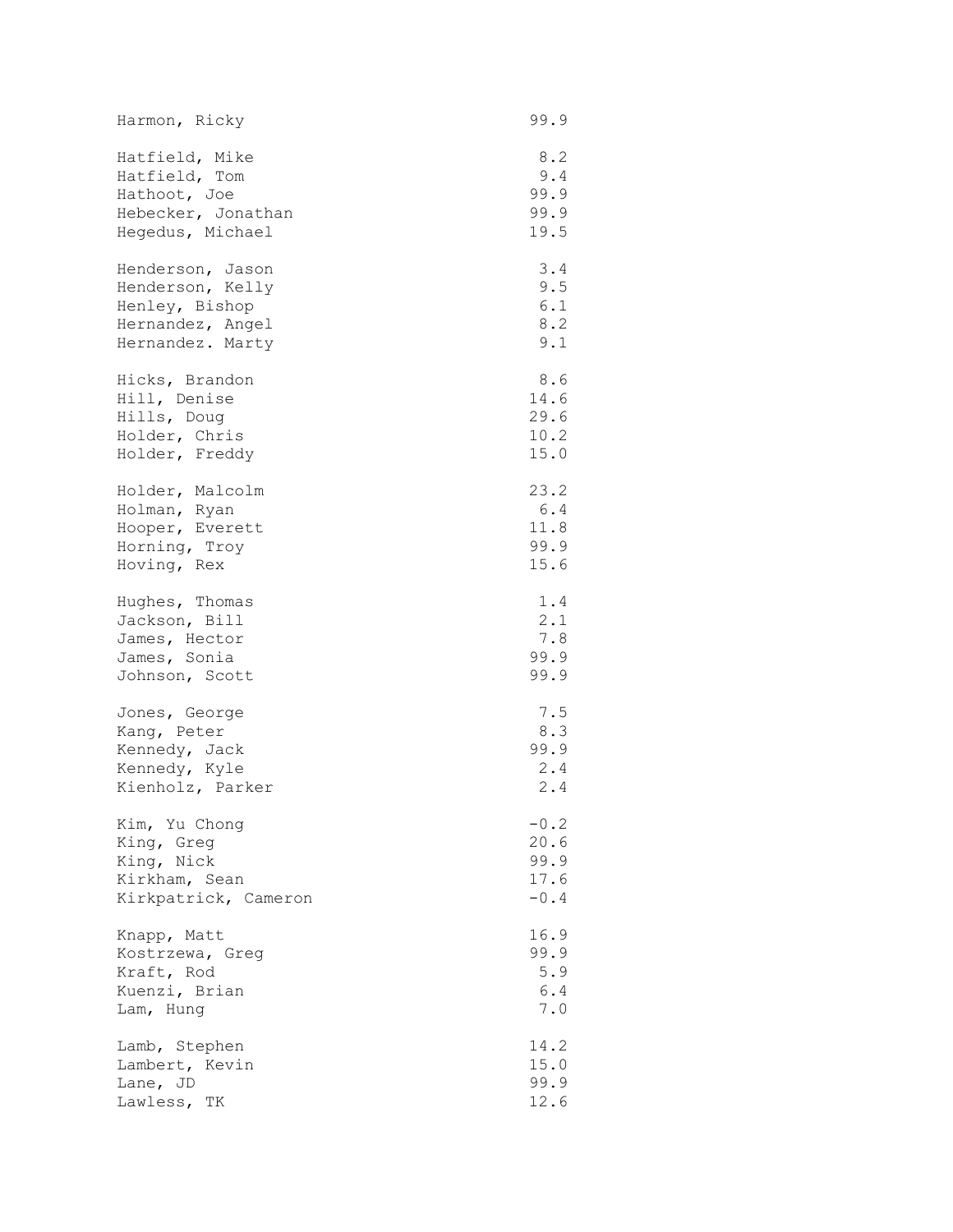| LeJeune, Craig    | 5.6  |
|-------------------|------|
| LeJeune, Preston  | 18.9 |
| Lee, Landon       | 99.9 |
| Lien, Justin      | 20.3 |
| Locker, Bob       | 99.9 |
| Lowery, Keith     | 99.9 |
| Lucius, Dave      | 13.1 |
| Lucius, Jim       | 16.6 |
| Lupeituu, Paul    | 7.6  |
| Luttrell, Lance   | 3.8  |
| Lutz, Skip        | 2.5  |
| Lyles, Steve      | 15.4 |
| Lynn, Gary        | 3.8  |
| Lynn, Jason       | 6.6  |
| Lynn, Scotty      | 6.0  |
| MacDowell, Jack   | 4.6  |
| Macalik, Frank    | 11.3 |
| Mackey, Brian     | 5.6  |
| Macpherson, Don   | 8.0  |
| Maday, Billy      | 14.5 |
| Magee, Larry      | 13.4 |
| Mammeli, Doug     | 22.6 |
| Mann, John        | 2.3  |
| Manzi, Steve      | 15.0 |
| Martin, Don       | 7.3  |
| Mauldin, Don      | 7.4  |
| Mayday, Billy     | 16.5 |
| McConnell, Mike   | 7.5  |
| McDonald, Jack    | 99.9 |
| McGee, Steve      | 13.3 |
| McGill, Tanner    | 99.9 |
| McKeon, Dan       | 2.9  |
| McKeon, Dylan     | 99.9 |
| McKinney, Tommy   | 4.9  |
| McMillin, Andrew  | 12.6 |
| McMurchie, Duncan | 0.3  |
| McUmber, Andy     | 15.2 |
| Miller, Brad      | 5.1  |
| Miller, Jeff      | 1.6  |
| Mims, J           | 3.4  |
| Money, Kevin      | 17.1 |
| Montoney, Jeff    | 8.2  |
| Mooney, Mike      | 21.4 |
| Moore, Troy       | 8.3  |
| Moran, Rick       | 14.5 |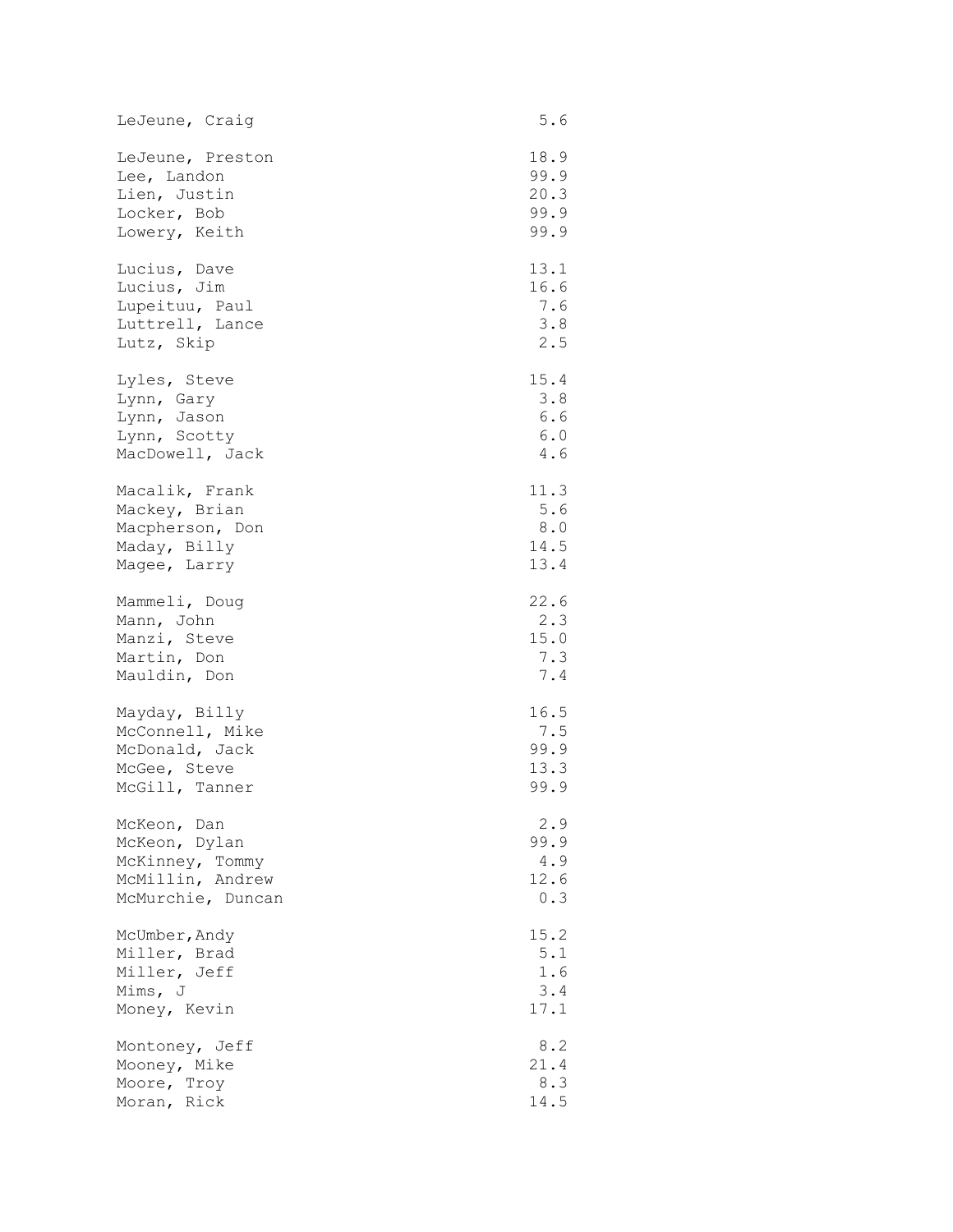| Moreau, Bob       | 13.2    |
|-------------------|---------|
| Morgan, Parker    | 3.7     |
| Morris, Bob       | 8.9     |
| Moses, Joe        | 2.4     |
| Mosley, Clay      | 7.6     |
| Mosser, Jake      | 1.8     |
| Mosser, Mike      | 6.1     |
| Mounce, Steve     | 9.6     |
| Murdoch, Mike     | 12.1    |
| Naidoo, ricky     | 8.3     |
| Napora, Andrew    | 99.9    |
| Neel, Jerry       | 10.2    |
| Neeley, Matthew   | 99.9    |
| Nelson, Marc      | 99.9    |
| Nickerson, Isaiah | 1.4     |
| Nimocks, Steve    | $5.4\,$ |
| Nohrenberg, John  | 99.9    |
| Norris, Cory      | 19.6    |
| Nutgrass, Justin  | 99.9    |
| O'Brien, Mike     | 6.8     |
| Oliver, Monty     | 22.3    |
| Onstot, Mark      | 11.7    |
| Parrish, Jim      | 8.3     |
| Partain, Pete     | 12.4    |
| Patton, Kevin     | 99.9    |
| Perez, Pete       | 12.4    |
| Petty, Darrell    | 13.1    |
| Petty, Nolan      | 19.0    |
| Petty, Phil       | 99.9    |
| Pitts, Howard     | 99.9    |
| Polhamus, Bob     | 22.1    |
| Pool, Daivd       | 18.1    |
| Powell, Mike      | $7.8\,$ |
| Pressly, Davidsdf | 11.0    |
| Price, Michael    | 5.3     |
| Pryor Jr, Joe     | 16.7    |
| Pryor, Joe        | 13.6    |
| Quinn, JD         | 8.8     |
| Quinn, Jim        | 11.1    |
| Rains, Donny      | 99.9    |
| Rankin, Brian     | 99.9    |
| Rattay, Mark      | 2.2     |
| Reed, Jimmy       | 5.2     |
| Reid, BJ          | 16.5    |
| Reist, Don        | 5.6     |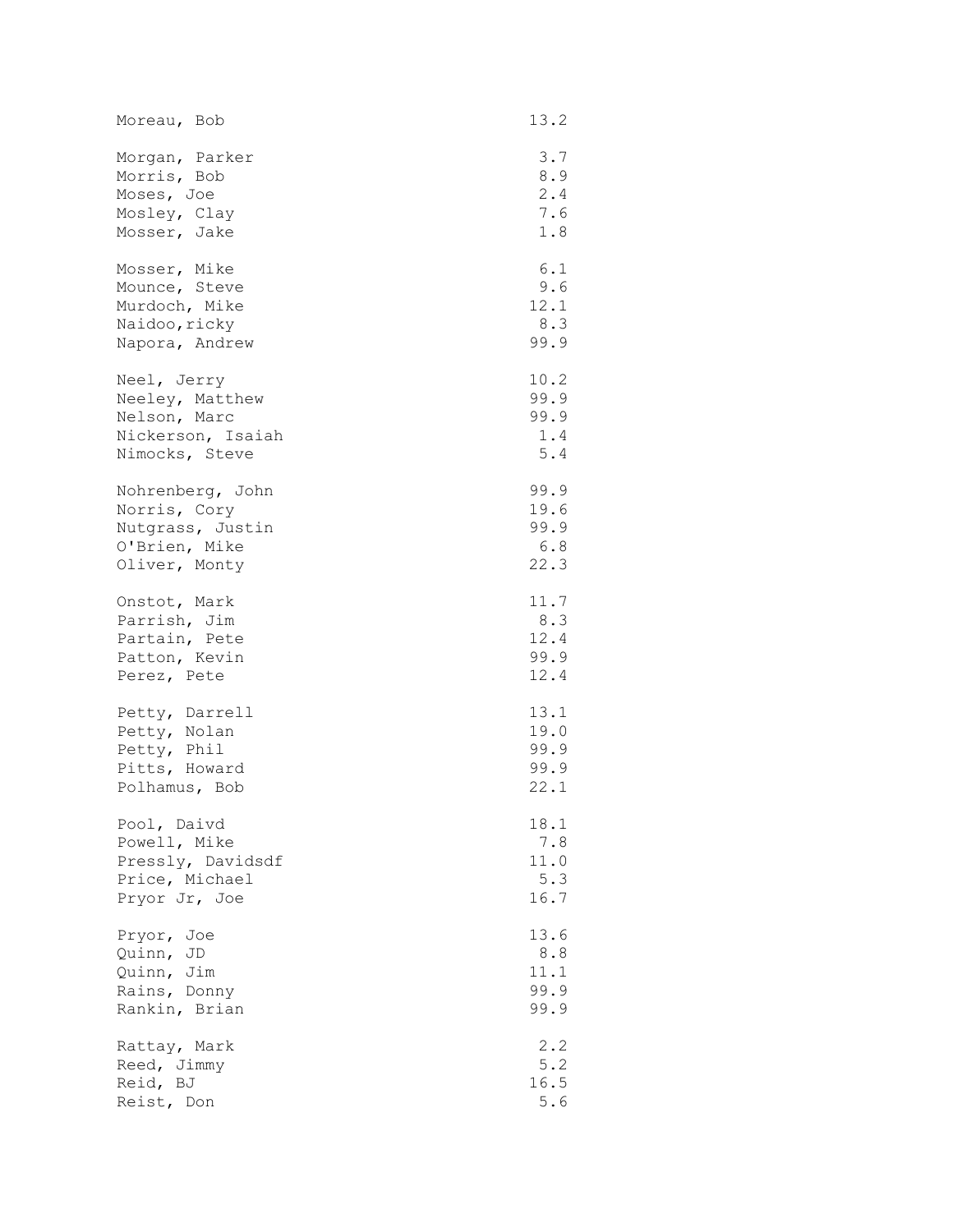| Renshaw, Josh       | 99.9  |
|---------------------|-------|
| Rheaume, Will       | 4.0   |
| Richardson, Eric    | 5.4   |
| Richardson, Eric    | 99.9  |
| Richardson, Mike    | 16.2  |
| Richerson, Donnie   | 25.3  |
| Richerson, Jon      | 23.7  |
| Roberts, Al         | 1.5   |
| Roberts, JW         | 16.3  |
| Rohman, Jeff        | 15.3  |
| Rolandson, Russ     | 99.9  |
| Romanyak, Pete      | 13.6  |
| Ross, Drew          | 99.9  |
| Rowbotham, Colton   | 13.5  |
| Russell, Donny      | 99.9  |
| Schleicher, Shon    | 3.8   |
| Schneeberg, Robert  | 9.7   |
| Schriver, Brock     | 6.6   |
| Schrock, Don        | 17.7  |
| Schroeter, Everett  | 3.6   |
| Schuveiller, Scott  | 5.1   |
| Scott, Chris        | 4.2   |
| Scully, Richard     | 1.1   |
| Seagram, Mike       | 99.9  |
| Seagram, Mike       | 5.5   |
| Shaw, Wayne         | 99.9  |
| Shearer, Brent      | 3.2   |
| Shelton, Robert     | 5.4   |
| Sheppard, Bobby     | 16.3  |
| Silber, Bobby       | 99.9  |
| Simmons, Ron        | 99.9  |
| Six, Cory           | 3.6   |
| Slayton, David      | $5.4$ |
| Smith, Don          | 21.6  |
| Smith, Harry        | 1.9   |
| Smizer, Russ        | 99.9  |
| Snider, David       | 6.9   |
| Spell, Kelly        | 8.5   |
| Steen, Bill         | 0.0   |
| Steeno, Chuck       | 14.2  |
| Steeno, Rick        | 4.5   |
| Steinkirchner, Tom  | 7.7   |
| Stephens, Robert    | 99.9  |
| Stock, Tommy        | 18.4  |
| Stollenwreck, Smith | 10.8  |